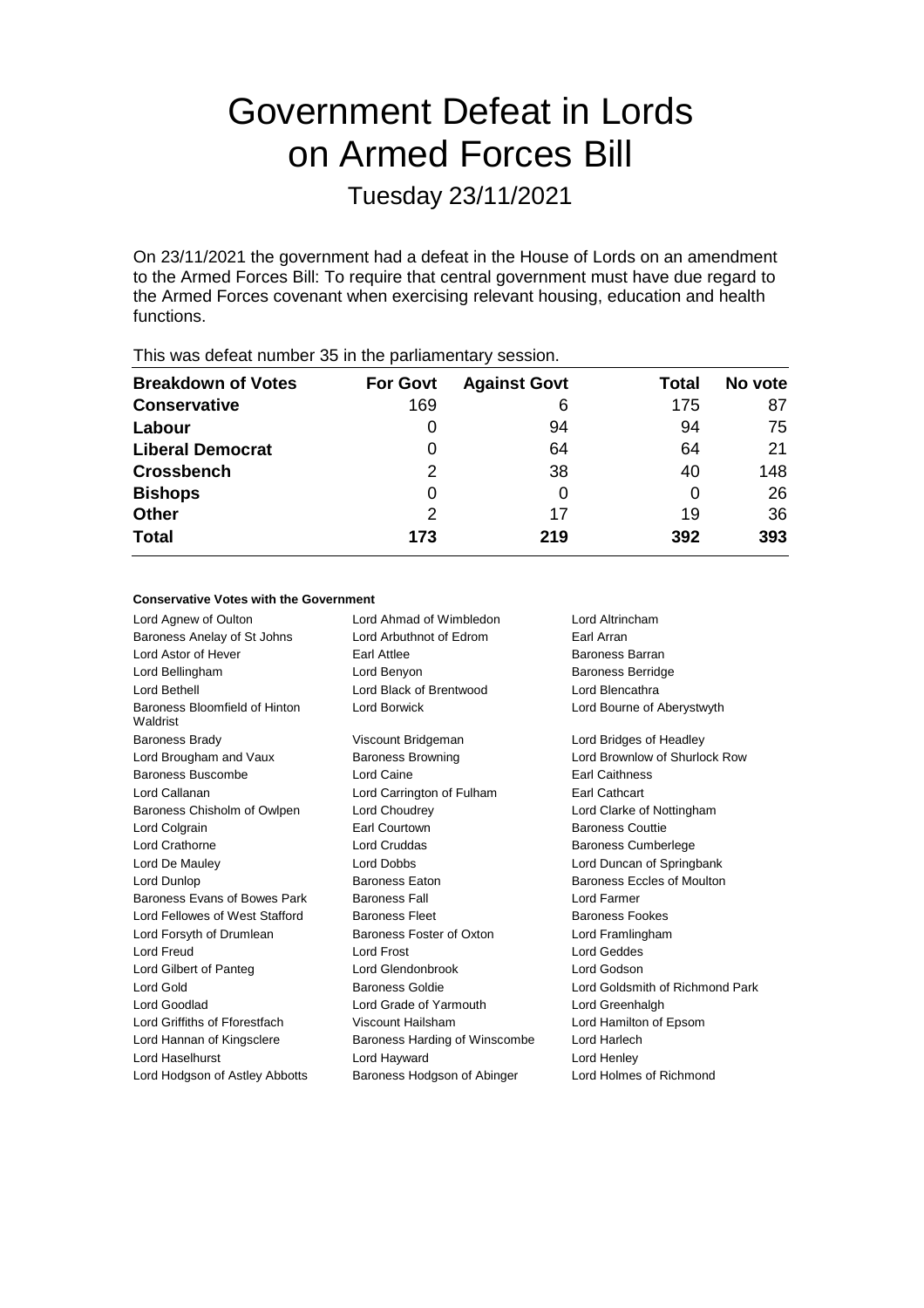Lord Howard of Lympne Earl Howe Lord Hunt of Wirral Baroness Jenkin of Kennington Lord Jopling Lord Kamall Lord Kirkham Lord Kirkhope of Harrogate Lord Lamont of Lerwick Lord Lancaster of Kimbolton Earl Leicester Lord Leigh of Hurley Lord Lexden **Lord Lilley** Lord Lilley **Communical** Lord Lilley Lord Lingfield **Lord Mancroft Lord Mancroft** Baroness Manzoor Lord McColl of Dulwich Lord McInnes of Kilwinning Lord McLoughlin Baroness Meyer **Baroness Mobarik Communist Communist Communist Communist Communist Communist Communist Communist Communist Communist Communist Communist Communist Communist Communist Communist Communist Communist Communist** Baroness Morris of Bolton **Lord Moylan** Lord Moyning Lord Moyninan Lord Naseby **Lord Nash Baroness Neville-Jones** Baroness Neville-Rolfe **Baroness Noakes** Lord Norton of Louth Lord O'Shaughnessy Lord Offord of Garvel Lord Parkinson of Whitley Bay Lord Patten of Barnes Lord Patten Lord Pickles Baroness Pidding **Lord Polak Lord Polace Lord Popat** Lord Popat Lord Porter of Spalding Lord Price Lord Randall of Uxbridge Lord Reay **Baroness Redfern** Viscount Ridley Lord Risby **Lord Robathan** Baroness Rock Baroness Sanderson of Welton Lord Sandhurst Lord Sarfraz Lord Sassoon **Baroness Sater** Baroness Sater **Baroness** Scott of Bybrook Baroness Seccombe Lord Selkirk of Douglas Lord Sharpe of Epsom Lord Sheikh Baroness Shephard of Northwold Lord Sherbourne of Didsbury Earl Shrewsbury Lord Smith of Hindhead Lord Spencer of Alresford Baroness Stedman-Scott **Lord Stewart of Dirleton** Baroness Stowell of Beeston Lord Strathclyde **Baroness Stroud** Baroness Sugg Lord Suri Lord Taylor of Holbeach Viscount Trenchard Lord True Lord Tugendhat Lord Vaizey of Didcot Baroness Vere of Norbiton **Baroness Verma** Baroness Warsi Lord Wei Lord Wharton of Yarm Lord Willetts Baroness Williams of Trafford Baroness Wyld Lord Young of Cookham Viscount Younger of Leckie

Baroness Hooper Lord Horam Lord Howard of Rising

#### **Conservative Votes against the Government**

| Lord Cormack             | Lord Fairfax of Cameron  | Lord Glenarthur           |
|--------------------------|--------------------------|---------------------------|
| Lord James of Blackheath | Lord Mackay of Clashfern | Lord Sterling of Plaistow |

#### **Labour Votes with the Government**

### **Labour Votes against the Government**<br>Baroness Adams of Craigielea **Lord Anderson of Swansea**

Lord Bach Baroness Bakewell Lord Bassam of Brighton Lord Berkeley **Baroness Blake of Leeds** Lord Blunkett Lord Boateng **Lord Bradley** Cord Bradley **Lord Bragg** Lord Brooke of Alverthorpe Lord Browne of Ladyton Lord Campbell-Savours Lord Carter of Coles **Viscount Chandos** Baroness Chapman of Darlington Lord Clark of Windermere Lord Coaker Lord Collins of Highbury Baroness Corston Lord Cunningham of Felling Lord Davidson of Glen Clova Lord Davies of Brixton Baroness Donaghy Baroness Drake Lord Dubs Lord Elder Lord Falconer of Thoroton Lord Faulkner of Worcester **Lord Foulkes of Cumnock** Baroness Golding Lord Grantchester Lord Grocott Lord Harris of Haringey Baroness Hayman of Ullock Baroness Hayter of Kentish Town Baroness Healy of Primrose Hill Baroness Henig Lord Hollick Lord Howarth of Newport Lord Jones **Baroness Jones of Whitchurch** Lord Kennedy of Southwark Lord Khan of Burnley **Lord Knight of Weymouth Baroness Lawrence of Clarendon** Lord Lennie Lord Liddle Lord Lipsey Baroness Lister of Burtersett Baroness Mallalieu Lord Maxton

Baroness Adams of Craigielea Lord Anderson of Swansea Baroness Armstrong of Hill Top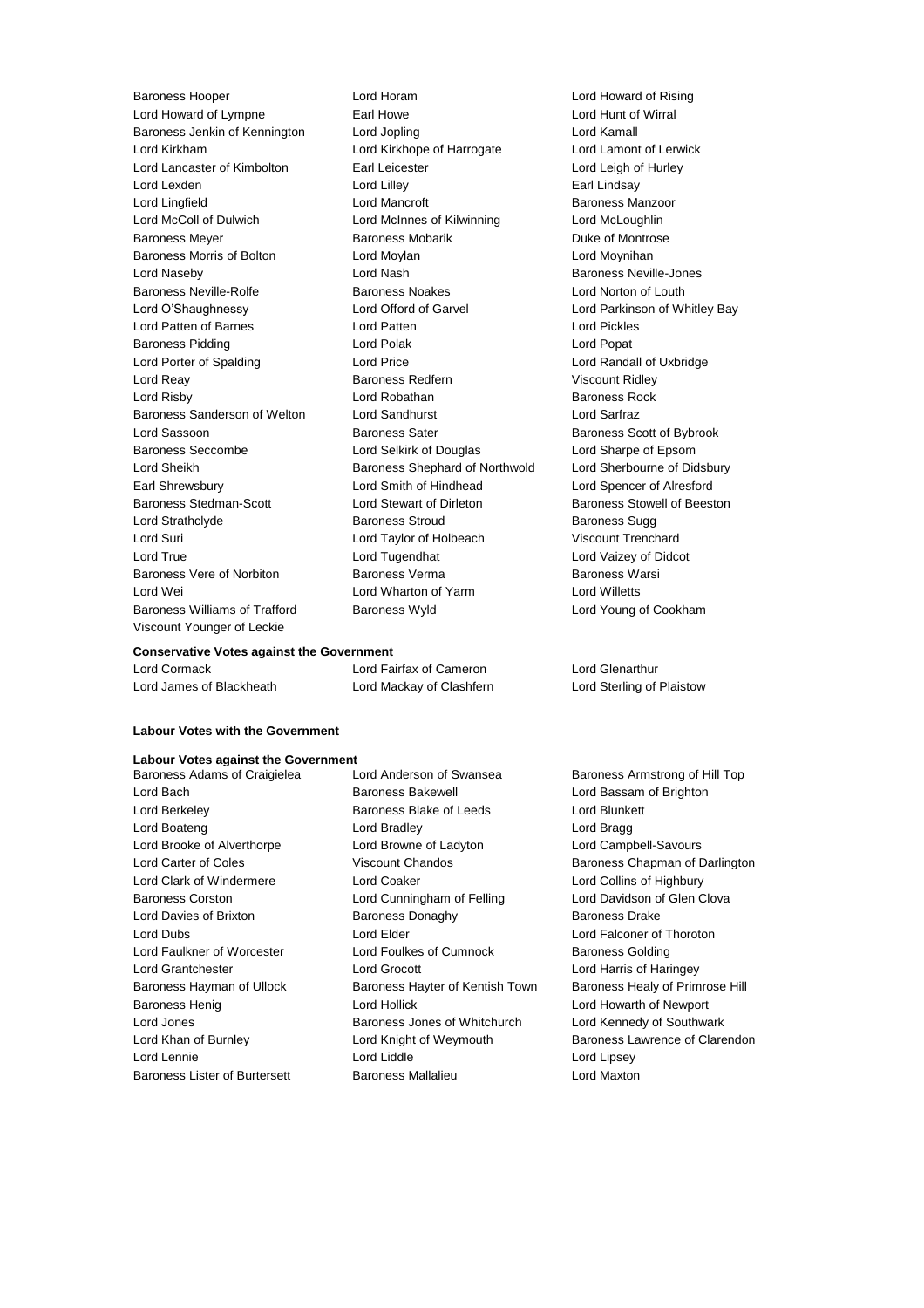- Lord McAvoy Lord McConnell of Glenscorrodale Baroness McIntosh of Hudnall Lord McKenzie of Luton Lord McNicol of West Kilbride Baroness Merron<br>
Lord Monks Charles Baroness Morris of Yardlev Baroness Osamor Lord Monks<br>
Baroness Pitkeathley 
Baroness Polynomics Corresponding the Corresponding Corresponding Corresponding Corresponding Corresponding Corresponding Baroness Primarolo<br>
Lord Ponsonby of Shulbrede Baroness Primarolo Baroness Pitkeathley **Lord Ponsonby of Shulbrede** Baroness Quin **Baroness Ramsay of Cartvale** Lord Reid of Cardowan Baroness Ritchie of Downpatrick Lord Robertson of Port Ellen Lord Rooker Lord Rosser **Lord Sawyer Baroness Sherlock** Baroness Smith of Basildon Lord Snape Communication Niscount Stansgate Baroness Taylor of Bolton **Baroness Thornton** Baroness Thornton **Lord Tomlinson** Lord Touhig **Lord Triesman** Lord Triesman **Lord Tunnicliffe** Lord Turnberg **Baroness Warwick of Undercliffe** Lord Watson of Invergowrie Lord Watts **Baroness Wheeler** Baroness Wheeler **Baroness Whitaker** Lord Whitty Baroness Wilcox of Newport Lord Young of Norwood Green Baroness Young of Old Scone
	-
- 

#### **Liberal Democrat Votes with the Government**

|  | Liberal Democrat Votes against the Government |  |
|--|-----------------------------------------------|--|
|--|-----------------------------------------------|--|

| Lord Addington                                            | Baroness Bakewell of Hardington<br>Mandeville | Baroness Barker                |  |
|-----------------------------------------------------------|-----------------------------------------------|--------------------------------|--|
| Lord Beith                                                | Baroness Bonham-Carter of Yarnbury            | Baroness Bowles of Berkhamsted |  |
| Lord Bradshaw                                             | <b>Baroness Brinton</b>                       | Lord Bruce of Bennachie        |  |
| Lord Burnett                                              | Baroness Burt of Solihull                     | Lord Campbell of Pittenweem    |  |
| Lord Chidgey                                              | Lord Clement-Jones                            | <b>Baroness Doocey</b>         |  |
| Lord Foster of Bath                                       | Lord Fox                                      | Baroness Garden of Frognal     |  |
| Lord German                                               | Earl Glasgow                                  | Lord Goddard of Stockport      |  |
| <b>Baroness Grender</b>                                   | Baroness Hamwee                               | Baroness Harris of Richmond    |  |
| <b>Baroness Humphreys</b>                                 | Lord Hussain                                  | Baroness Hussein-Ece           |  |
| Baroness Janke                                            | Baroness Jolly                                | Lord Jones of Cheltenham       |  |
| <b>Baroness Kramer</b>                                    | Lord Lee of Trafford                          | Lord McNally                   |  |
| Lord Newby                                                | <b>Baroness Northover</b>                     | <b>Lord Oates</b>              |  |
| Lord Paddick                                              | <b>Baroness Parminter</b>                     | <b>Baroness Pinnock</b>        |  |
| Lord Purvis of Tweed                                      | Baroness Randerson                            | Lord Razzall                   |  |
| Lord Redesdale                                            | Lord Rennard                                  | Lord Roberts of Llandudno      |  |
| Baroness Scott of Needham Market                          | Lord Sharkey                                  | Baroness Sheehan               |  |
| Lord Shipley                                              | Baroness Smith of Newnham                     | Lord Stoneham of Droxford      |  |
| Lord Storey                                               | Lord Strasburger                              | Lord Stunell                   |  |
| <b>Baroness Suttie</b>                                    | Lord Teverson                                 | Baroness Thomas of Winchester  |  |
| Lord Thomas of Gresford                                   | <b>Baroness Thornhill</b>                     | Lord Tope                      |  |
| Baroness Tyler of Enfield<br>Lord Willis of Knaresborough | Lord Wallace of Saltaire                      | <b>Baroness Walmsley</b>       |  |
|                                                           |                                               |                                |  |

#### **Crossbench Votes with the Government**

Lord Curry of Kirkharle **Baroness Meacher** 

#### **Crossbench Votes against the Government**

Lord Boyce Viscount Brookeborough Lord Cameron of Dillington Baroness Campbell of Surbiton Lord Carlile of Berriew Lord Chartres Earl Clancarty Viscount Colville of Culross Lord Craig of Radley Viscount Craigavon **Lord Dannatt Baroness D'Souza** Baroness Greengross Lord Hope of Craighead Lord Kerr of Kinlochard Lord Kerslake **Baroness Kidron** Baroness Kidron Earl Kinnoull Lord Londesborough Lord Low of Dalston Lord Lord Mair<br>
Baroness Masham of Ilton Lord McDonald of Salford Baroness O'Loan Baroness Masham of Ilton Lord McDonald of Salford

Lord Aberdare Lord Alton of Liverpool Lord Best Lord Ramsbotham Lord Russell of Liverpool Earl Sandwich